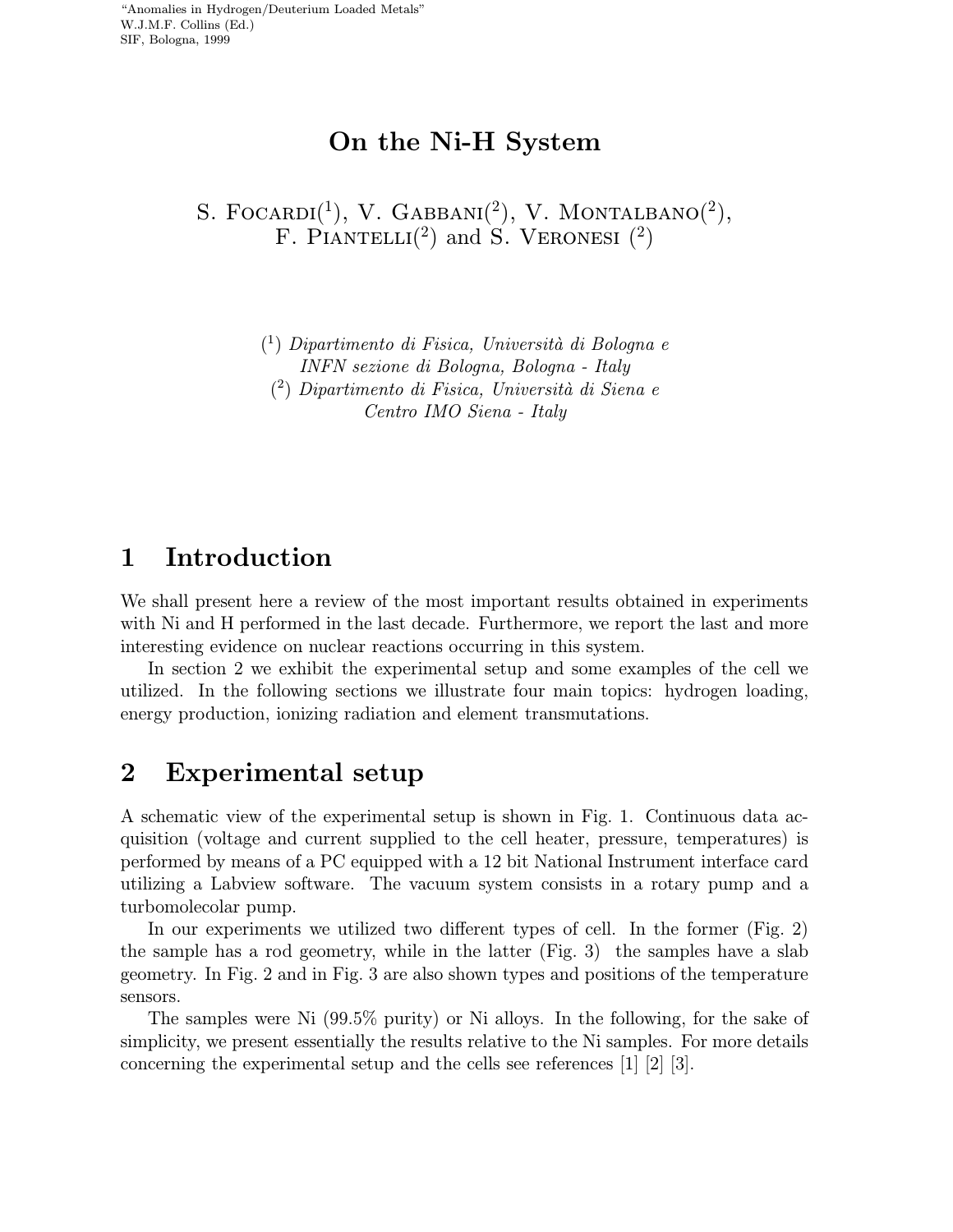

Figure 1: Experimental set-up.



Figure 2: Schematic section of the cell for rod-like samples.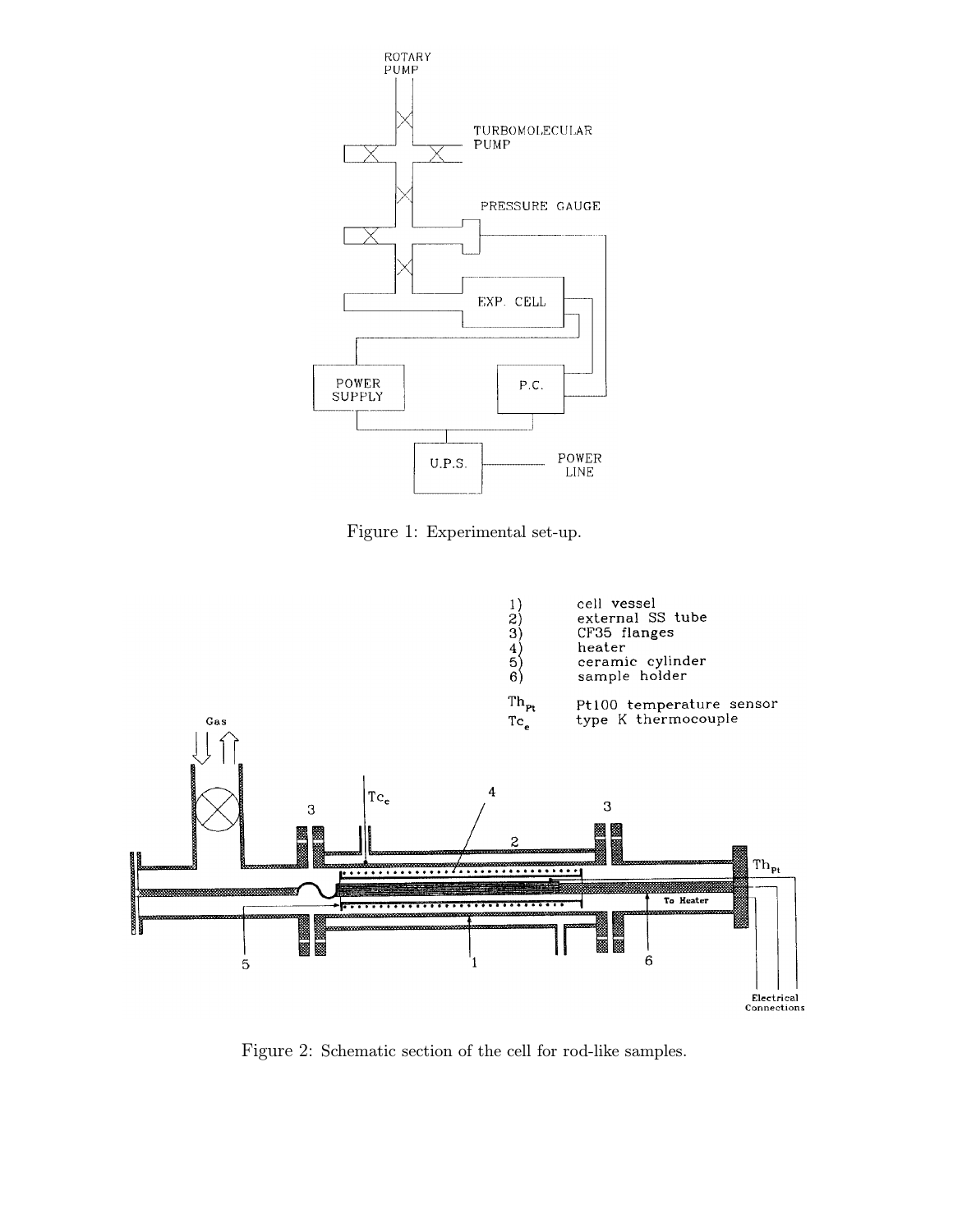

Figure 3: Schematic section of the cell for slab-like samples; Ti shows the position of the thermocouples.



Figure 4: A typical hydrogen loading of a sample. The experimental data can be fitted with an exponential law. The characteristic time for this data set is  $\tau = 72$  minutes.

### 3 Hydrogen loading

The hydrogen loading in the nickel is done inside a closed wessel (the cell) kept at constant temperature (usually in the range 450-750 K) and at subatmospheric pressure (typically between .1 and 1 bar). Loading is measured by the pressure decreasing with time. In some cases one or more annealing cycles were performed previously. We are not able to estimate the importance of such preliminary operations.

The phenomenon appears to be strongly complex but shows many interesting features. A typical hydrogen loading is shown in Fig. 4. After a fast decreasing, the pressure goes asymptotically to an equilibrium value. Such a value depends on the sample history, as proved by the hysteresis cycle reported in Fig. 5. Furthermore, the loading rate changes with the equilibrium temperature as shown in Fig. 6.

One of the larger and faster loading we obtained, is shown in Fig. 7 [4]. In this case, the measured ratio between H and Ni is  $(5.9\pm .8)10^{-3}$ , on assuming a bulk loading. Such an amount is about 70 times larger than the literature values [5] [6]. Similar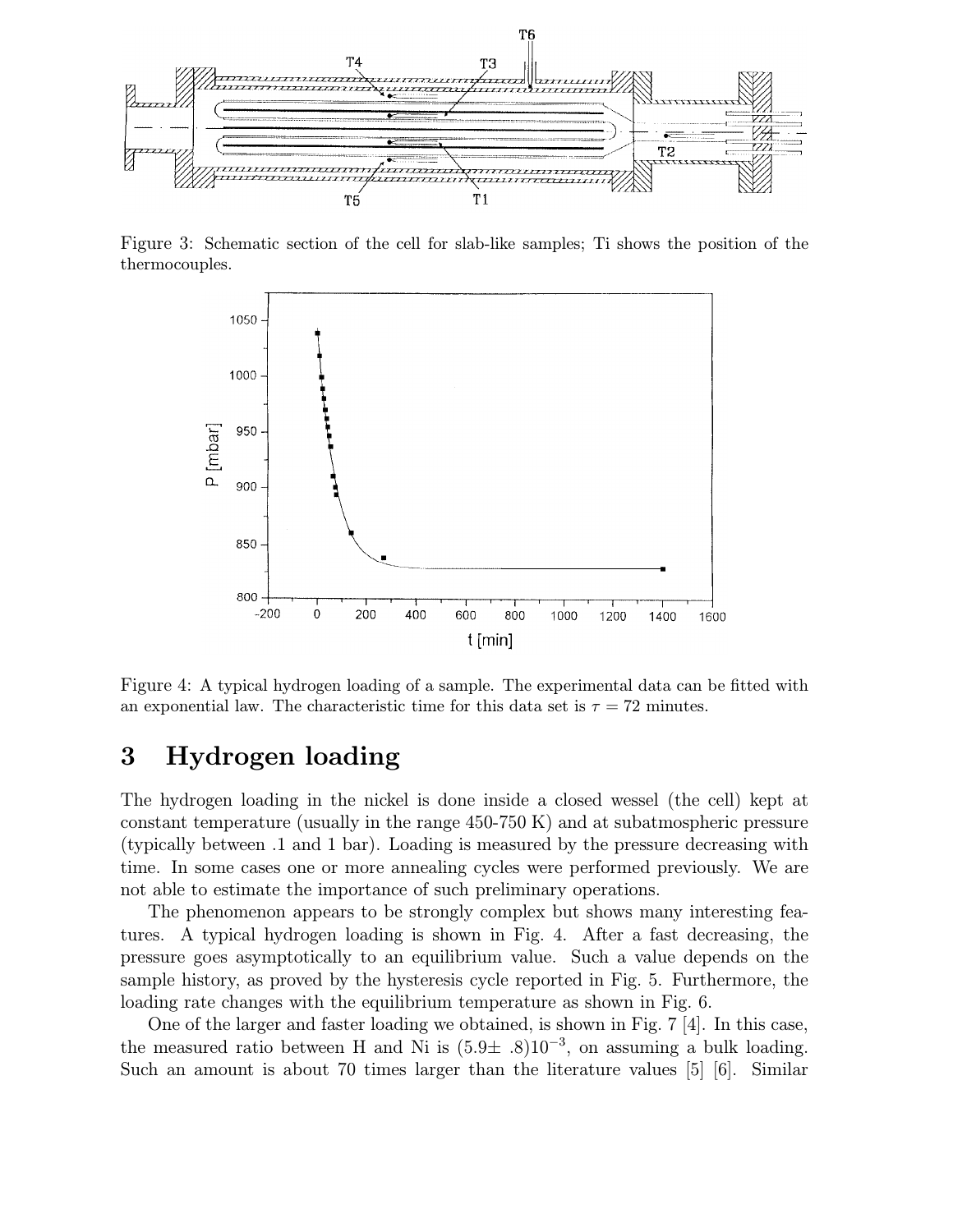

Figure 5: A pressure vs temperature plot. The cycle, showing a  $H_2$  absortion, was covered clockwise. Dots refer to equilibrium states.



Figure 6: Pressure vs time (diamonds) and Ni temperature vs time (line). The two curves evidence the dependence of the hydrogen loading rate on the temperature.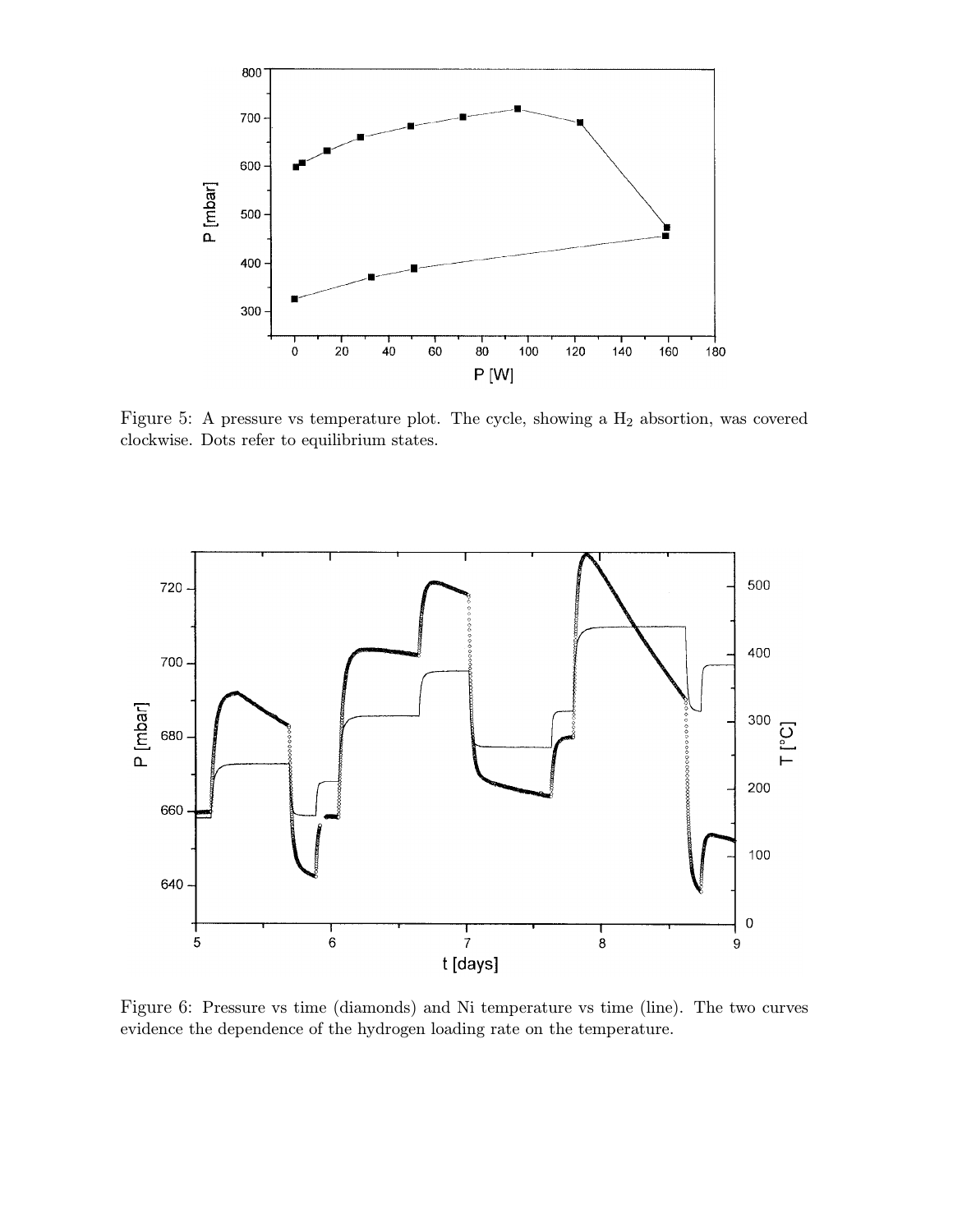

Figure 7: A pressure vs time plot at the same temperature showing a series of absorptions following hydrogen refilling.

discrepancies have been already remarked by other authors [7] who evidenced the dependence of the experimental results on the history of the samples. In fact, in some experiments we also obtained poor loading. Furthermore in rare cases the loading was not obtained.

### 4 Energy production

Our experimental cells can be described, from a thermodynamical point of view, as black boxes to which a heater supplies an electric power up to 150 W.

As is well known, at the thermal equilibrium, the temperatures of the external wall depend only on the power dissipated into the cell, from the thermal bath temperature and from the exchange coefficient between the wall and the thermal bath. This model is well verified if the internal hydrogen pressure is greater than 100 mbar, as in our usual working conditions.

The exchange coefficient can be considered as a constant in a small temperature range, as shown by the experimental data. In this way it is possible from the calibration curve ( $\Delta T$  versus power), to deduce the total power amount dissipated into the cell by measuring the temperature difference between the cell external wall and the thermal bath. Thus, an eventual power excess can be measured by the difference between the total power and the supplied power [1] [2].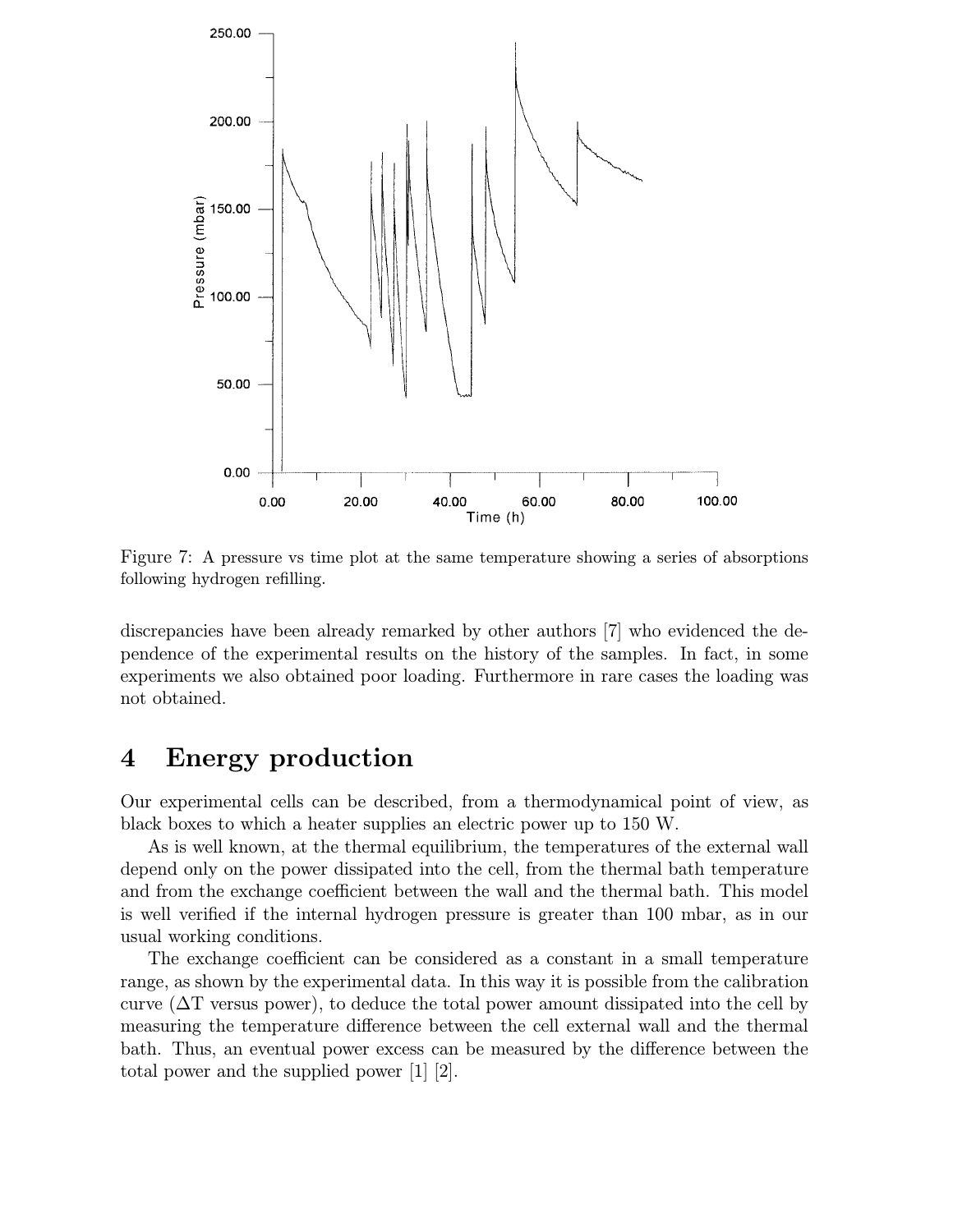

Figure 8: External wall temperature (relative to the room temperature) vs power. The lower curve is the calibration, while the upper points refer to a power production.

Fig. 8 shows both a typical calibration curve and another corresponding to an energy production. The comparison between the two curves allows us to estimate, in this case, a power excess of about 18 W.

The general method of bringing a cell from its normal state, described by the calibration curve, to an excited state (with energy production) consists in a perturbation of its thermodynamical parameters. Fig. 9 shows the time evolution of the temperatures of a cell during a transition to the excited state induced by a thermal jump.

The two cells which have produced energy for the longest time were active respectively for 278 and 319 days giving off 900 MJ and 600 MJ. By considering the amount of Ni and H involved, such quantity of energy cannot be explained by chemical processes.

We want to note here some important features of our system:

a) the possibility of changing the state of the cell from normal to excited and vice versa, after the first transition. This means that the process can be controlled.

b) the existence of several excited stationary states and their stability for long time periods

c) the existence of a threshold temperature (about 450 K for the Ni-H system) under which we were not able to obtain or to mantain the excited state

In our opinion, these features suggest a non-linear nature of the phenomenon which could be due to an anharmonic effect that dominates above the Debye temperature.

### 5 Ionizing radiation

The important feature that our system can be active for long time allowed us a systematic search for ionizing radiation coming from the cell. In fact long time monitoring allows one to put in evidence, because of a good statistics, also small intensity effects and to increase the probability to observe sporadic emissions which do not change the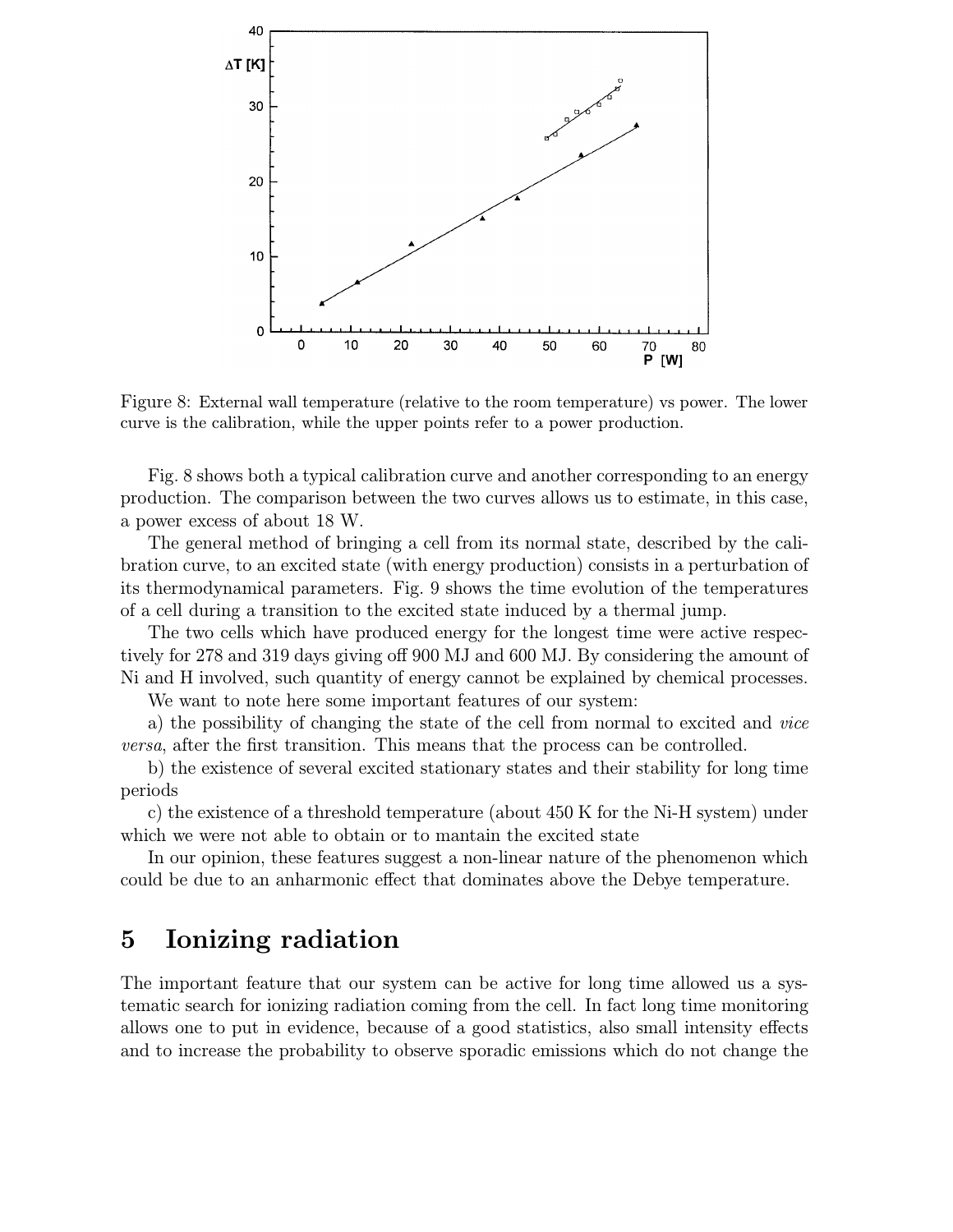

Figure 9: A sample excitation performed with a temperature jump  $(Tc_1(\Diamond), Tc_2(\bullet), Tc_3(\Box))$ are the temperatures in the positions shown in Fig. 2). An inversion between  $Tc_2$  and  $Tc_3$ can be observed. Such an effect is due to the extra power produced by the nickel rod.

macroscopic stationary state. We report here the experimental evidence of neutrons and gamma rays emission.

#### 5.1 Neutron measurements

We obtained a relatively strong neutron emission only in a short time period of about one month. Successively, in the same experiment [8] [9], we observed a smaller effect which lasted about three months. In the first period, characterized by a spontaneous increase of the cell power, the neutron flux was high enough to allow the activation of a gold sheet. The gold sheet was placed inside a paraffin box (for neutron thermalization) very close to the cell [9]. After some days the sheet was placed on a high purity germanium (HPGe) detector. Fig 10 shows the characteristic 411.8  $\gamma$ -rays peak coming from the Au<sup>198</sup> decay process. By comparison with the effect produced by an Am-Be source of known strength, we evaluated an emission yield of about 6000 neutrons/s.

In the successive period an emission yield of  $\sim$  2-5 neutrons/s only was measured [9].

#### 5.2 Gamma-rays measurements

In the last experiments the setup was modified by adding  $\gamma$  detectors. In particular we used a NaI 4"x4" detector and a HPGe detector monitoring the same cell.

In three successive experiments performed with the cell shown in fig. 3, we observed for some days an emission of  $\gamma$ -rays. Fig 11 which refers to the first (of the three) experiment shows the existence of three peaks above the background. Fig. 12 was obtained during the second experiment. From the analysis of the NaI spectra we established the following energies for the three peaks:  $E_1 = 650 \pm 40 \text{ keV}, E_2 = 1500 \pm 50 \text{ keV}$ ,  $E_3 = 2600 \pm 60$  keV. Furthermore the HPGe detector allows one to obtain a better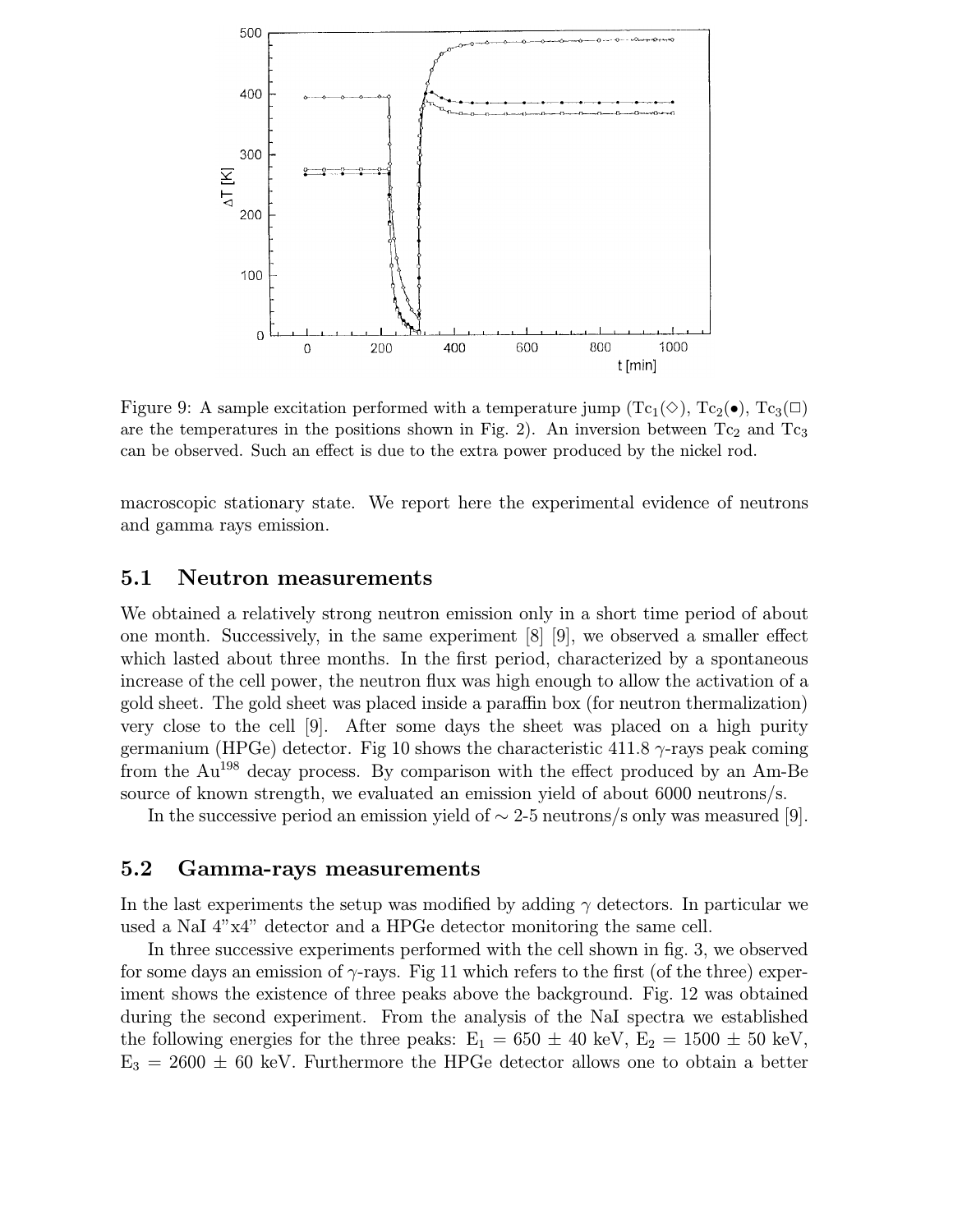

detector for: (a) gold sheet after the activation for 12 days on the cell; (b) gold sheet after the same exposition time to cosmic rays 10 m away from the cell; (c) gold sheet before the activation on the cell; (d) laboratory background.



Figure 11: First experiment: background and measured spectra. The background spectrum is a mean of 90 acquisitions ("live" time 12000 s) while the measured one is a mean of 6 acquisitions. The lower curve is the difference between measured and background spectrum.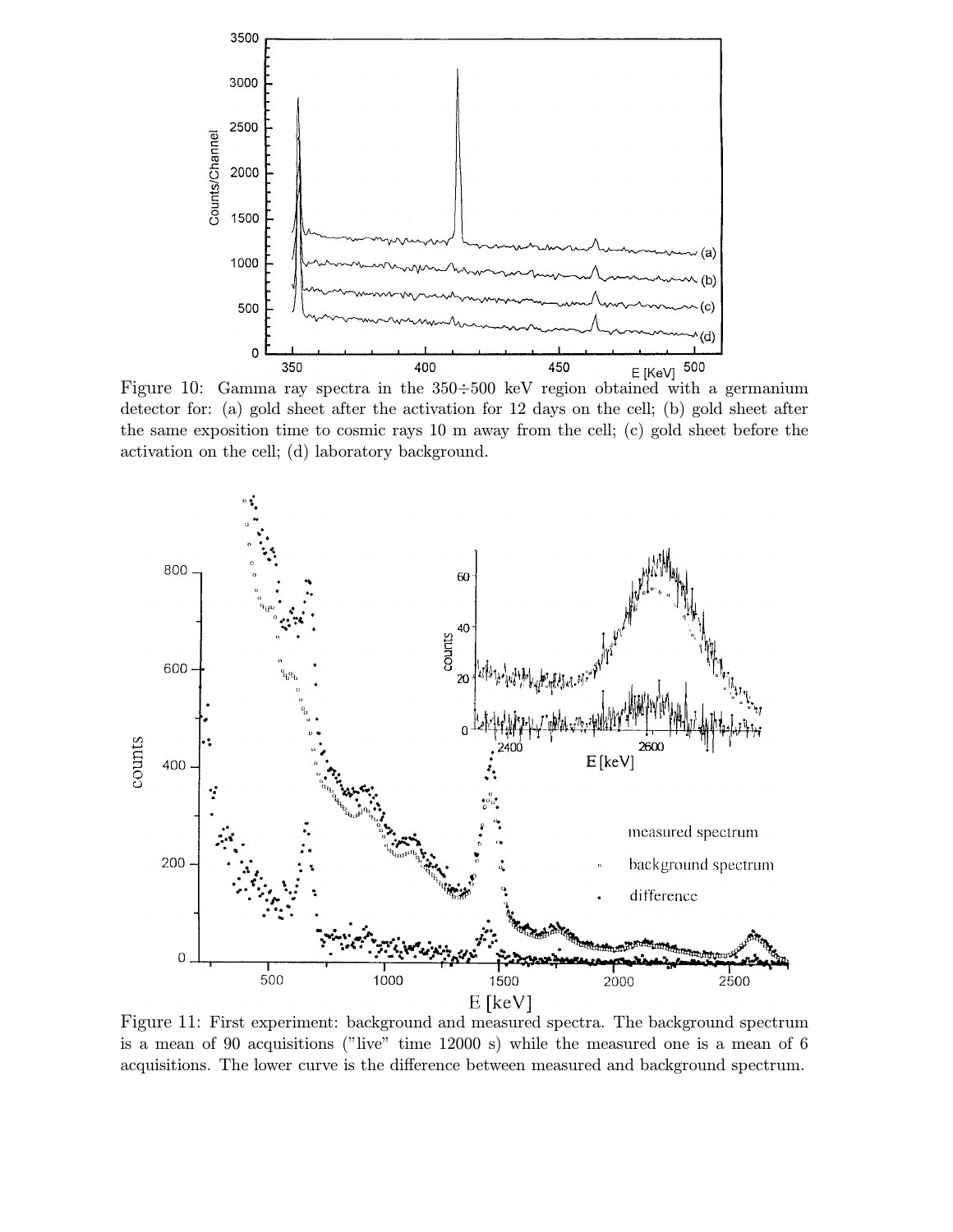

Figure 12: Second experiment: background and measured spectra. The background spectrum is a mean of 20 acquisitions ("live" time 18000 s) and the measured one is a mean of 30 acquisitions. The lower curve is the difference between measured and background spectrum.

measurement of the energy of the first peak:  $E_1 = 661 \pm 1$  keV.

The most important features of the  $\gamma$  radiation in these experiments are the following:

a) the ratio between the peak intensity changes also in the same experiment during the time. This behaviour indicates that the  $\gamma$ -rays observed arise from different processes.

b) The peaks were observed only for a narrow period (relative to the experiment length) of the order of a month [3].

c) The intensities of the peaks change abruptly in a time much less than 12000 s (our data acquisition live time).

### 6 Element transmutations

At the end of each experiment we systematically analyzed the sample surfaces by using the scanning electron microscope (SEM) equipped with energy dispersive X-ray (EDX) system. These analyses are compared with those performed on nickel samples from the same batch and cleaned in the same way (reference samples).

The two EDX spectra shown in fig. 13 refer to different surface regions of the same sample. The first region (fig. 13a) remained unchanged during the treatment process in the cell, while the second one (fig. 13b) is characterized by strong morphological modifications. The presence in the second spectrum of several elements different from the nickel [12] is a further proof that nuclear processes occurred in the sample. Similar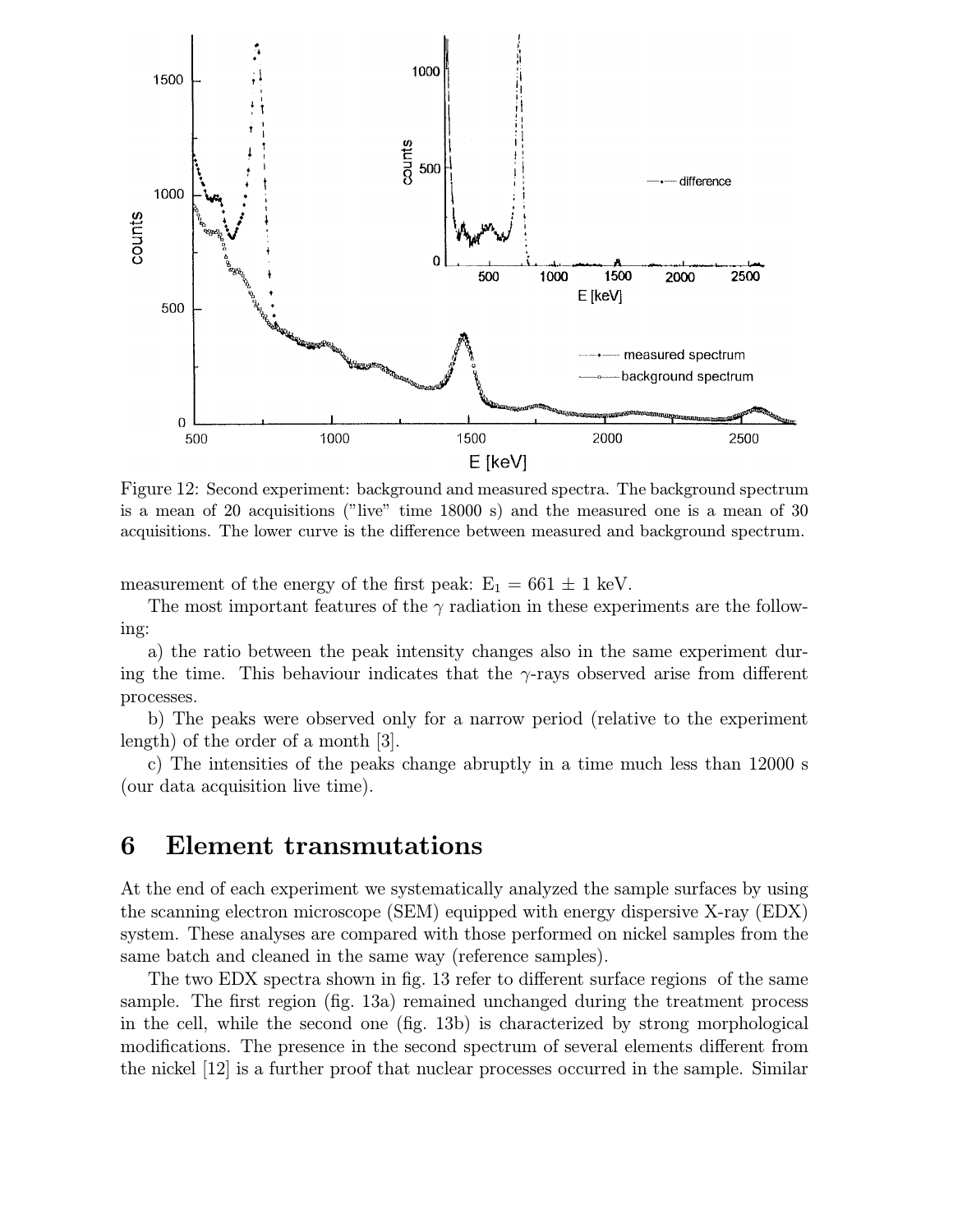

Figure 13: EDX spectra (number of X-rays emitted by fluorescence versus their energy) obtained with electrons accelerated to 25 keV and relative to the same sample. Spectra refer to (a) a unchanged zone and (b) a morphologically modified region.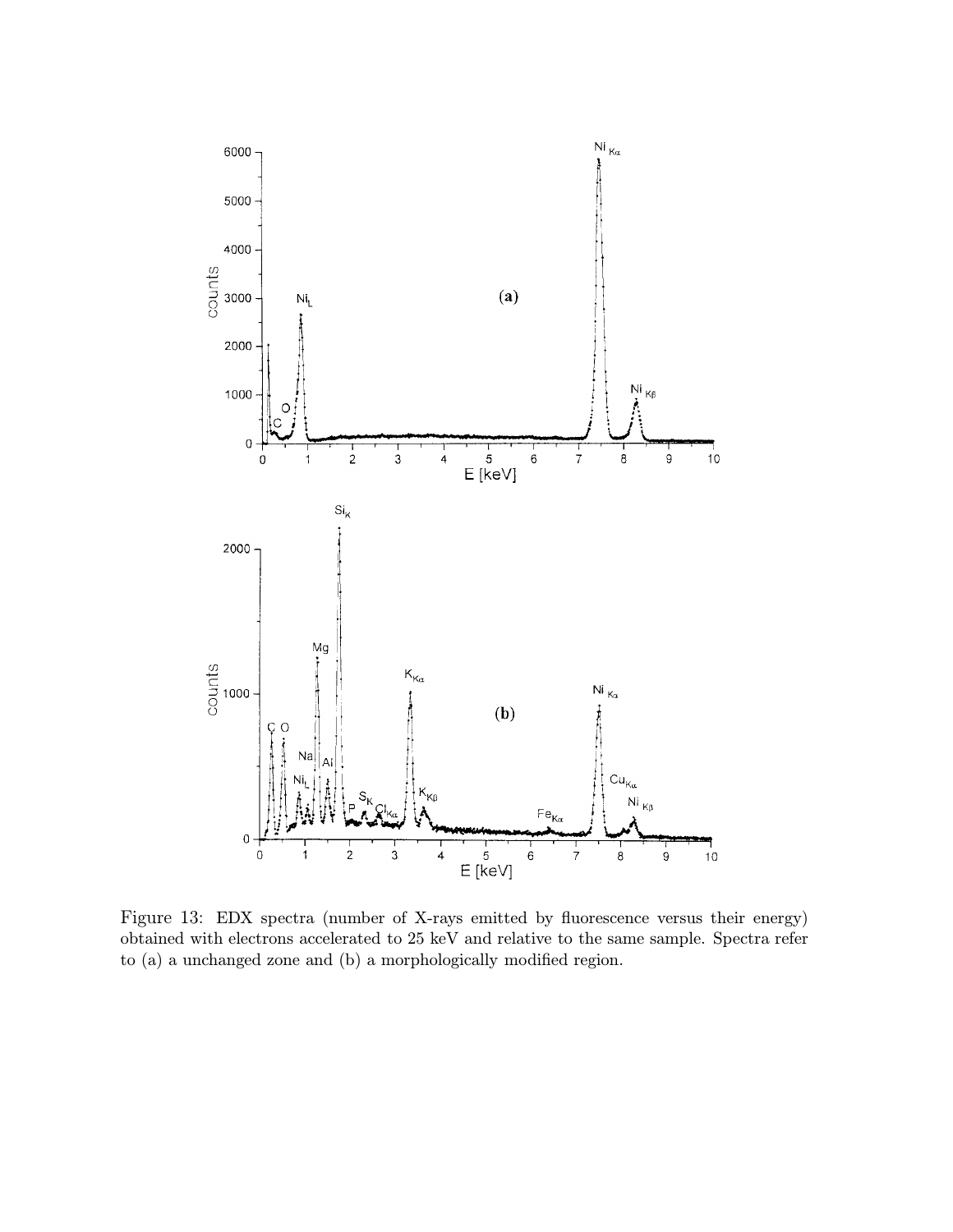

Figure 14: EDX spectra obtained with electrons accelerated at 25 keV relative to (a) a reference sample, (b) a sample from the first experience, (c) a sample from the second experience.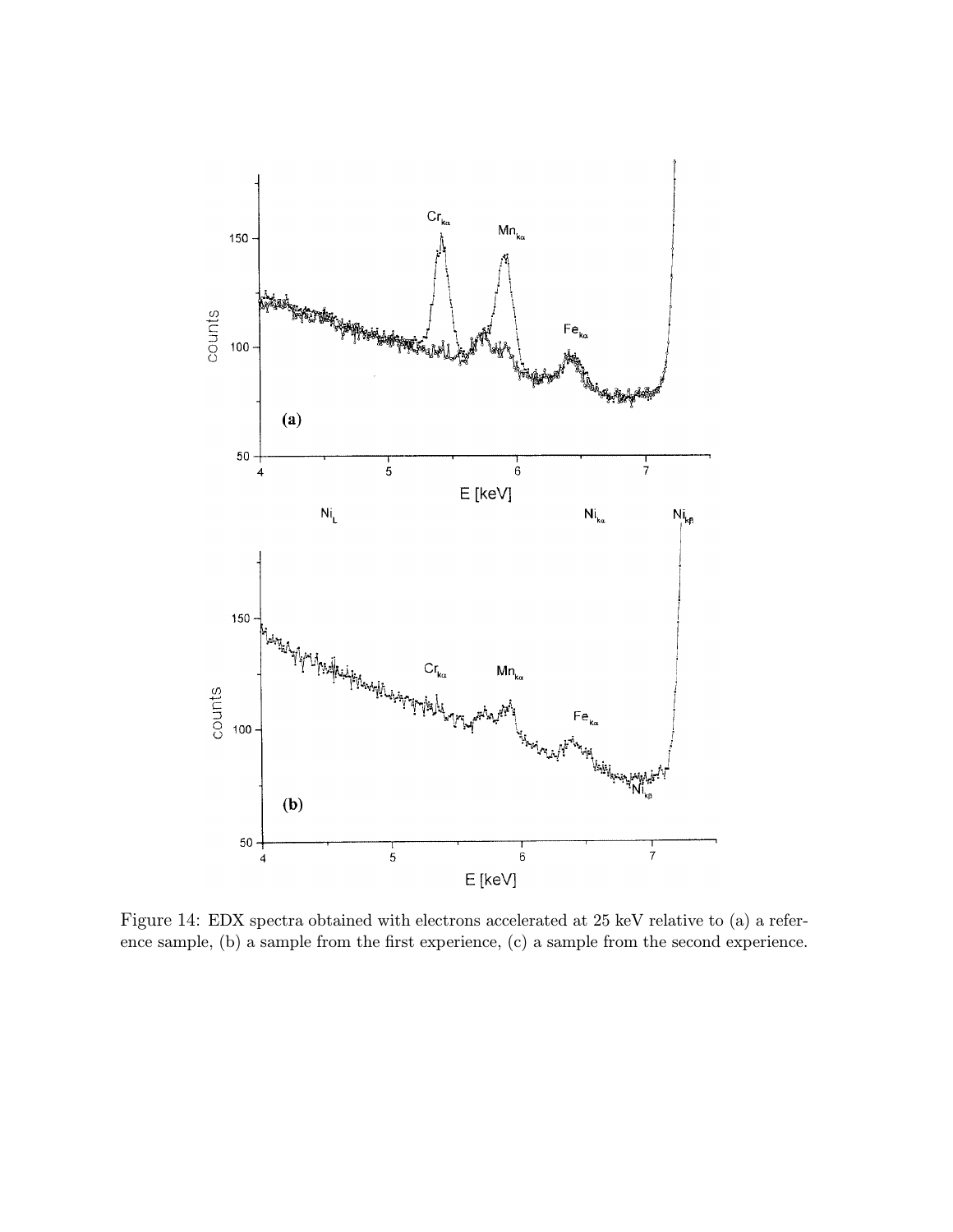results were been obtained, in electrolytic experiments, by other authors [13] [14].

The first two experiments in which  $\gamma$  emission was detected had different behaviour regarding the energy production. In fact in the first experiment there was a macroscopic power production (P∼20 W), which did not occur in the second one. Fig. 14 shows the EDX spectra obtained from a reference sample and from the samples treated in these two experiments. The two samples remained into the same cell in the same thermodinamic conditions and were prepared in the same manner. Moreover, the second one was kept into the cell for a longer time (almost twice the first one). Thus we can conclude that the presence of Cr and Mn could be strictly related to the power production and not a consequence of contaminations.

### 7 Conclusions

Our experiments proof without any doubt that

a) the hydrogen loading into the nickel is much greater than the literature values, under our working conditions,

b) the Ni-H system can produce an amount of energy not explinable with chemical processes,

c) the power production can be switched on or off in a controlled way,

d) nuclear reactions occur in the system.

Finally we want to underline that we do not have any interpretation on the nuclear chains occurring in our samples. Work is in progress to increase the experimental data in order to identify the main of such chains.

### Acknowledgments

We are gratefull to the current and the past director of the Siena physics department A. Scribano and L. Moi for their support. We wish to thank profs. P.G. Bergamini, L. Daddi and P.G. Sona for helpful suggestions and discussions. The technical support of. C. Stanghini was crucial for the realization of the experimental apparatus.

# References

- [1] S. Focardi, R. Habel and F. Piantelli, Nuovo Cim. A, 107 (1994) 163.
- [2] S. Focardi, V. Gabbani, V. Montalbano, F. Piantelli and S. Veronesi, submitted to Nuovo Cim. A.
- [3] S. Focardi, V. Gabbani, V. Montalbano, F. Piantelli and S. Veronesi, to be published.
- [4] A. Ventura, thesis, Bologna University, 1996.
- [5] Y. Fukai, The metal-hydrogen system, Springer-Verlag (1993)
- [6] C.J. Smithells, Metals reference book, pag. 535, Butterworths Scientific Pubblications, (1955).